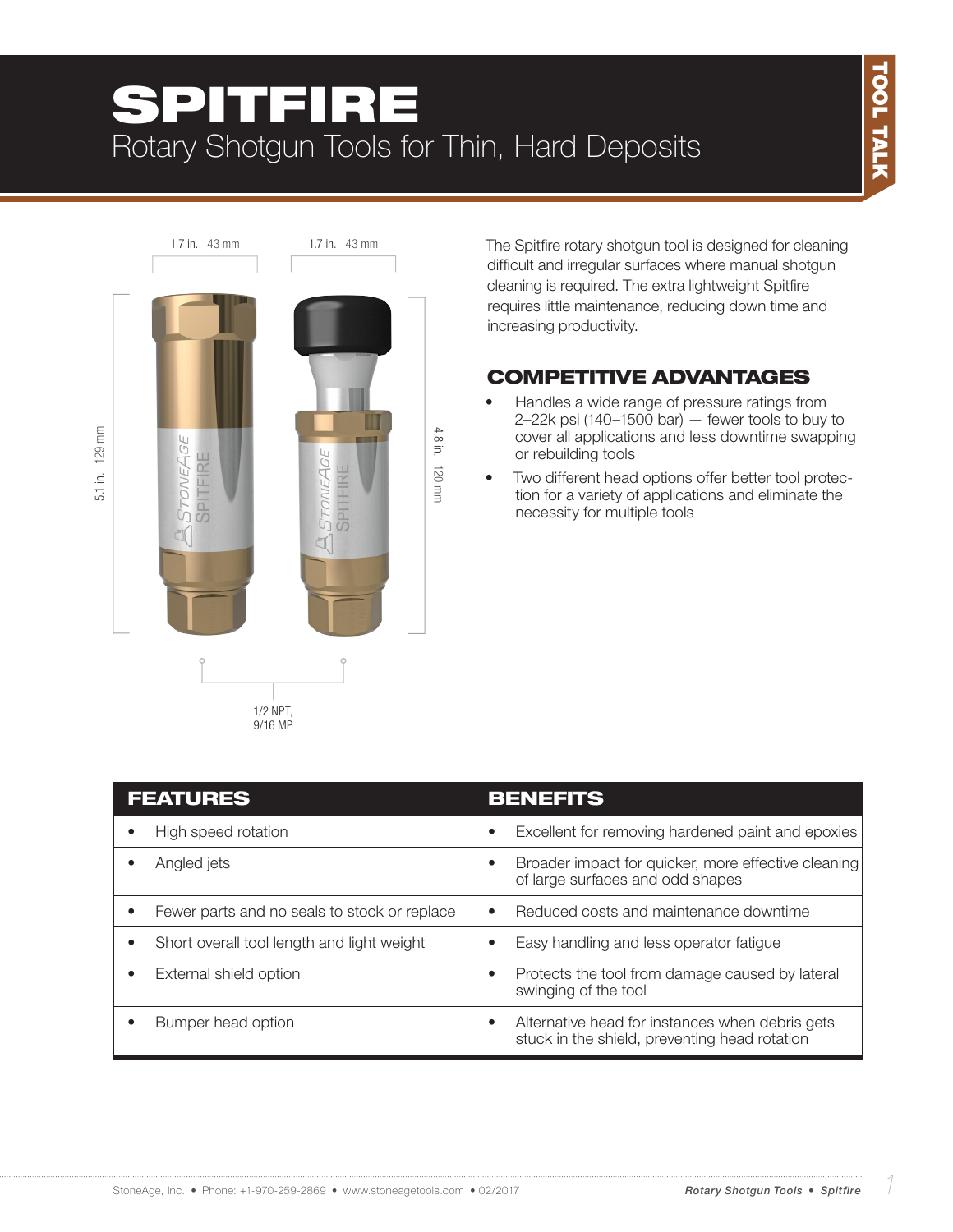

## QUESTIONS TO ASK YOUR CUSTOMER

- What pressure and flow are you operating?
- Do you want a bumper or shrouded head?
- Do you need an adapter?
- Have you purchased an old style Spitfire (SPF) with female shaft design? *If so, please share the serial number with your Account Representative.*

#### OTHER INFORMATION

- StoneAge does not recommend pairing the new SPFR shaft and head configuration with a used SPF body. Attempting to do so will void the warranty and may cause unintended wear and/or rotation issues, decreasing the life of the tool.
- Water must be blown out of the Spitfire after each use to avoid corrosion damage.
- The Spitfire tool can be a more effective choice over the Barracuda when used for removal of thin hard coatings.

| <b>PART ID</b>                      | SPFR-P8-S/<br>SPFR-P8-B                                         | SPFR-MP9-S/<br><b>SPFR-MP9-B</b>                                |
|-------------------------------------|-----------------------------------------------------------------|-----------------------------------------------------------------|
| <b>Pressure Range</b>               | $5-15k$ psi<br>340-1000 bar                                     | $5 - 22k$ psi<br>340-1500 bar                                   |
| <b>Flow Range</b>                   | $2-15$ gpm<br>8-58 l/min                                        | $4-13$ gpm<br>16-49 l/min                                       |
| <b>Flow Coefficient</b>             | 0.60Cv                                                          | 0.60Cv                                                          |
| <b>Rotation Speed</b>               | 3000-5000 rpm                                                   | 3000-5000 rpm                                                   |
| <b>Inlet Connection</b>             | $1/2$ NPT                                                       | 9/16 MP                                                         |
| <b>Port Size</b>                    | 1/8 NPT (P2)                                                    | 1/8 NPT (P2)                                                    |
| <b>Nozzle Type</b>                  | AP <sub>2</sub>                                                 | AP2                                                             |
| <b>Diameter</b>                     | $1.7$ in.<br>43 mm                                              | $1.7$ in.<br>43 mm                                              |
| Length                              | 5.1 in.<br>129 mm $(S)$<br>$120$ mm $(B)$<br>4.8 in.            | $5.1$ in.<br>$129$ mm $(S)$<br>4.8 in.<br>120 mm $(B)$          |
| Weight                              | 1.5 lb<br>$0.7$ kg $(S)$<br>1.7 <sub>lb</sub><br>$0.8$ kg $(B)$ | 1.5 lb<br>$0.7$ kg $(S)$<br>1.7 <sub>lb</sub><br>$0.8$ kg $(B)$ |
| <b>Maximum Water</b><br>Temperature | 250 °F<br>120 °C                                                | 250 °F<br>120 °C                                                |

#### TOOL SPECIFICATIONS

*Visit our website for tool resources including operation and maintenance videos:* 

#### WWW.STONEAGETOOLS.COM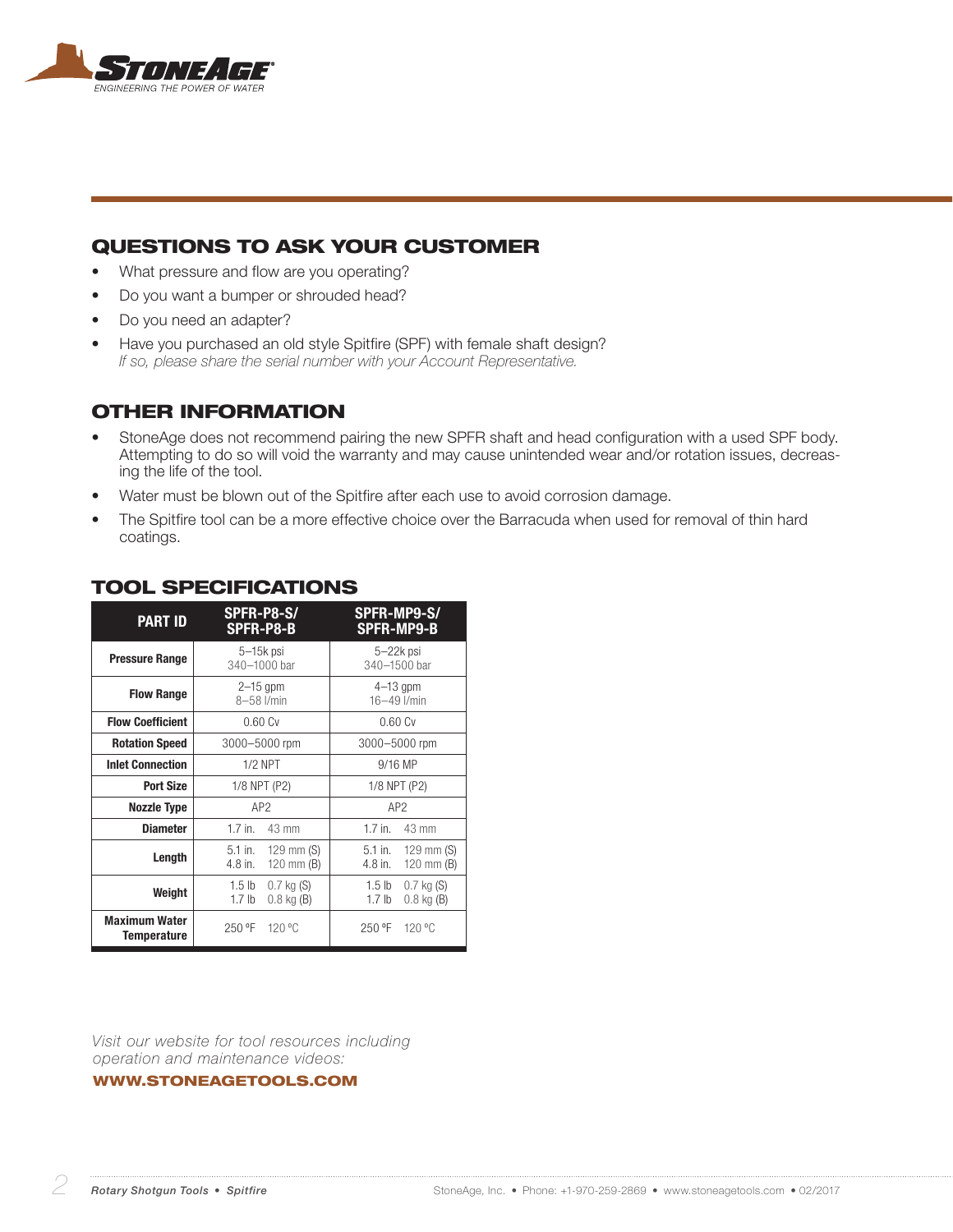# SPITFIRE TOOL CONFIGURATION



### A complete Spitfire tool configuration requires the following components:

- 1. Appropriate tool option for the required working pressure and inlet connection
- 2. Nozzles of appropriate number and size

#### The following items may also be required:

Suitable lance adapter

#### To configure a Spitfire tool, the following information should be obtained:

- Pump pressure and flow
- Hose length and ID
- Lance end fitting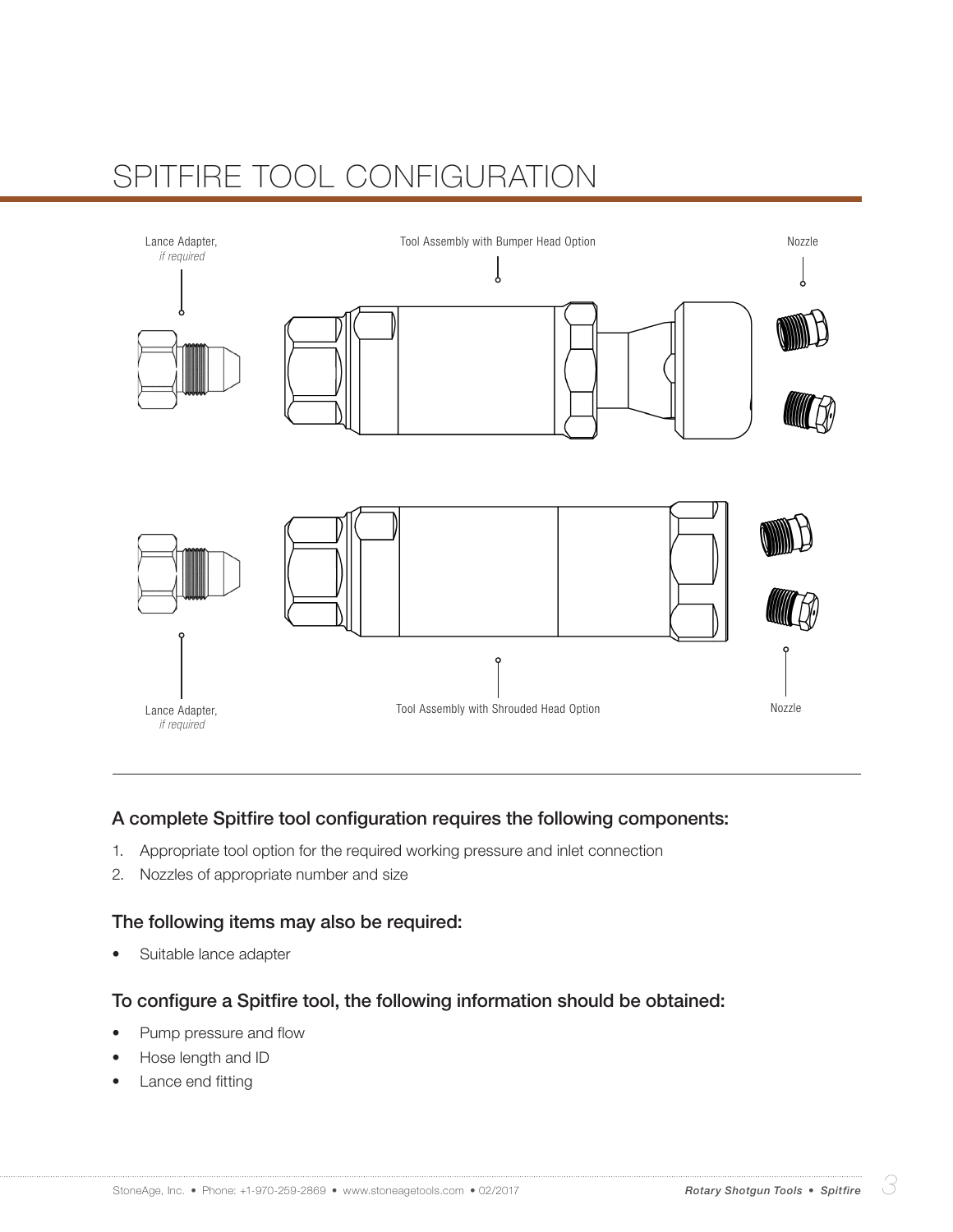

# SPITFIRE TOOL CONFIGURATION

## ORDERING A STANDARD PACKAGE

StoneAge offers standardized Spitfire tool packages for the most commonly used configurations. All Spitfire tool packages come fully assembled and include: 1. Tool, 2. Nozzles specified to jetting.

*PLEASE NOTE: Lance adapters are not included in these packages. If an adapter is required for your configuration, it must be ordered separately. See Fittings and Adapters for available options.*

MAXIMUM PRESSURE INLET<br>Connection CONNECTION HEAD TYPE PACKAGE CONTENTS PACKAGE PART ID 15k psi  $1000$  bar  $1/2$  NPT Bumper 1 x Spitfire tool assembly with bumper head 2 x AP2 Attack Tip nozzles SPFR-P8-B-PKG Shield 1 x Spitfire tool assembly with shield 2 x AP2 Attack Tip nozzles SPFR-P8-S-PKG 22k psi  $1500$  bar  $9/16$  MP Bumper 1 x Spitfire tool assembly with bumper head 2 x AP2 Attack Tip nozzles SPFR-MP9-B-PKG Shield 1 x Spitfire tool assembly with shield 2 x AP2 Attack Tip nozzles SPFR-MP9-S-PKG

The following table shows the configurations of standard Spirfire tool packages:

### When ordering a standard Spitfire package, you should specify:

- 1. Package Part ID
- 2. Pump pressure and flow
- 3. Hose length and ID
- 4. Lance adapter, if required

#### FOR **FXAMPLE:**

Spitfire bumper package. 20,000 psi, 10 gpm. 100 ft 1/2" ID hose for M14 LH lance end.

| OTY | <b>PART ID</b>       | <b>DESCRIPTION</b>                                        |
|-----|----------------------|-----------------------------------------------------------|
|     | SPFR-MP9-B-PKG       | Spitfire MP9 package 20,000 psi 10 gpm 100 ft 1/2 ID hose |
|     | <b>AF 071-MPM14L</b> | LH collar                                                 |
|     | AF 072 MP9           | Anti vibe gland nut                                       |

## ORDERING BY LINE ITEM

Complete tools can be configured by following the steps outlined on the following pages. Contact your StoneAge Customer Service for questions about specific applications.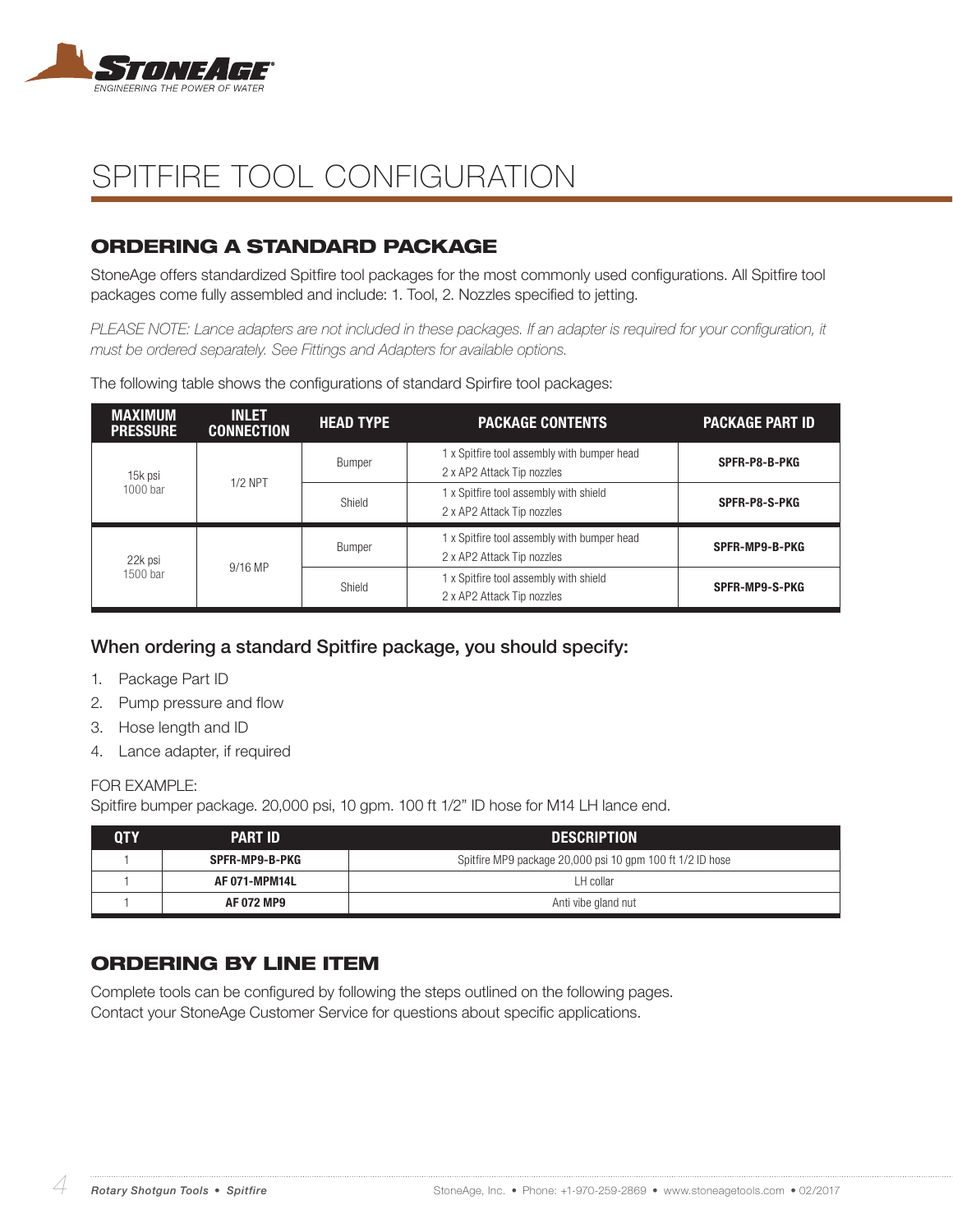# STEP1 \TOOL SELECTION

There are four Spitfire tool options available. All Spitfire tools are supplied complete with a head and choice of bumper or shield protection. The correct tool is selected based on the maximum working pressure, inlet connection, and head protection type.

| <b>MAXIMUM PRESSURE</b> | <b>INLET CONNECTION</b> | <b>HEAD TYPE</b> | <b>TOOL PART ID</b> |
|-------------------------|-------------------------|------------------|---------------------|
| 15k psi                 | $1/2$ NPT               | <b>Bumper</b>    | SPFR-P8-B           |
| $1000$ bar              |                         | Shield           | SPFR-P8-S           |
| 22k psi                 | $9/16$ MP               | <b>Bumper</b>    | SPFR-MP9-B          |
| 1500 bar                |                         | Shield           | <b>SPFR-MP9-S</b>   |

## STEP 2 LANCE CONNECTION

A lance connector may be required. The Spitfire tool is typically connected to the lance with either a collar and gland nut or an adapter. See *Fittings and Adapters* for available options.

# STEP 3 \ **NOZZLES**

Spitfire tools are jetted with two AP2 nozzles of the size indicated. The chart below demonstrates appropriate nozzle sizing for common pressure and flow scenarios. Use the StoneAge Jetting App to verify accurate jetting.

|          |                           |           |           |           |           |           | <b>FLOW</b> |            |            |            |            |           |            |            |                |
|----------|---------------------------|-----------|-----------|-----------|-----------|-----------|-------------|------------|------------|------------|------------|-----------|------------|------------|----------------|
|          | <b>Nozzle Size</b>        | .018      | .020      | .022      | .024      | .026      | .029        | .032       | .035       | .038       | .042       | .047      | .052       | .057       |                |
|          | 5k psi<br>350 bar         | 2.3<br>8  | 2.6<br>10 | 2.9<br>11 | 3.3<br>12 | 3.7<br>13 | 4.3<br>16   | 5<br>19    | 5.7<br>21  | 6.5<br>25  | 7.7<br>29  | 9.2<br>35 | 11<br>42   | 12.7<br>48 |                |
| PRESSURE | 10k psi<br><b>700 bar</b> | 3.1<br>12 | 3.5<br>13 | 3.9<br>15 | 4.4<br>16 | 5<br>19   | 5.9<br>22   | 6.8<br>26  | 7.9<br>30  | 9<br>34    | 10.7<br>40 | 13<br>49  | 15.3<br>58 |            | 2xAP2          |
|          | 15k psi<br>1000 bar       | 3.7<br>13 | 4.2<br>16 | 4.8<br>18 | 5.4<br>20 | 6<br>23   | 7.1<br>27   | 8.3<br>31  | 9.6<br>36  | 11<br>42   | 13<br>49   |           |            |            | Nozzles<br>gpm |
|          | 20k psi<br>1400 bar       | 4.3<br>16 | 4.9<br>18 | 5.5<br>21 | 6.2<br>23 | 26        | 8.2<br>31   | 9.6<br>36  | 11.1<br>42 | 12.7<br>48 |            |           |            |            | l/min          |
|          | 22k psi<br>1500 bar       | 4.6<br>17 | 5.2<br>20 | 5.8<br>22 | 6.6<br>25 | 7.4<br>28 | 8.7<br>33   | 10.1<br>38 | 11.7<br>44 |            |            |           |            |            |                |

#### FOR EXAMPLE:

A pump running at 20,000 psi, 10 gpm would require 2 x AP2 032 nozzles.

For the most accurate nozzle selection, use the StoneAge Jetting App to determine nozzle sizes: JETTING.STONEAGETOOLS.COM

See *Nozzles and Extensions* for information on StoneAge Attack Tip nozzles.